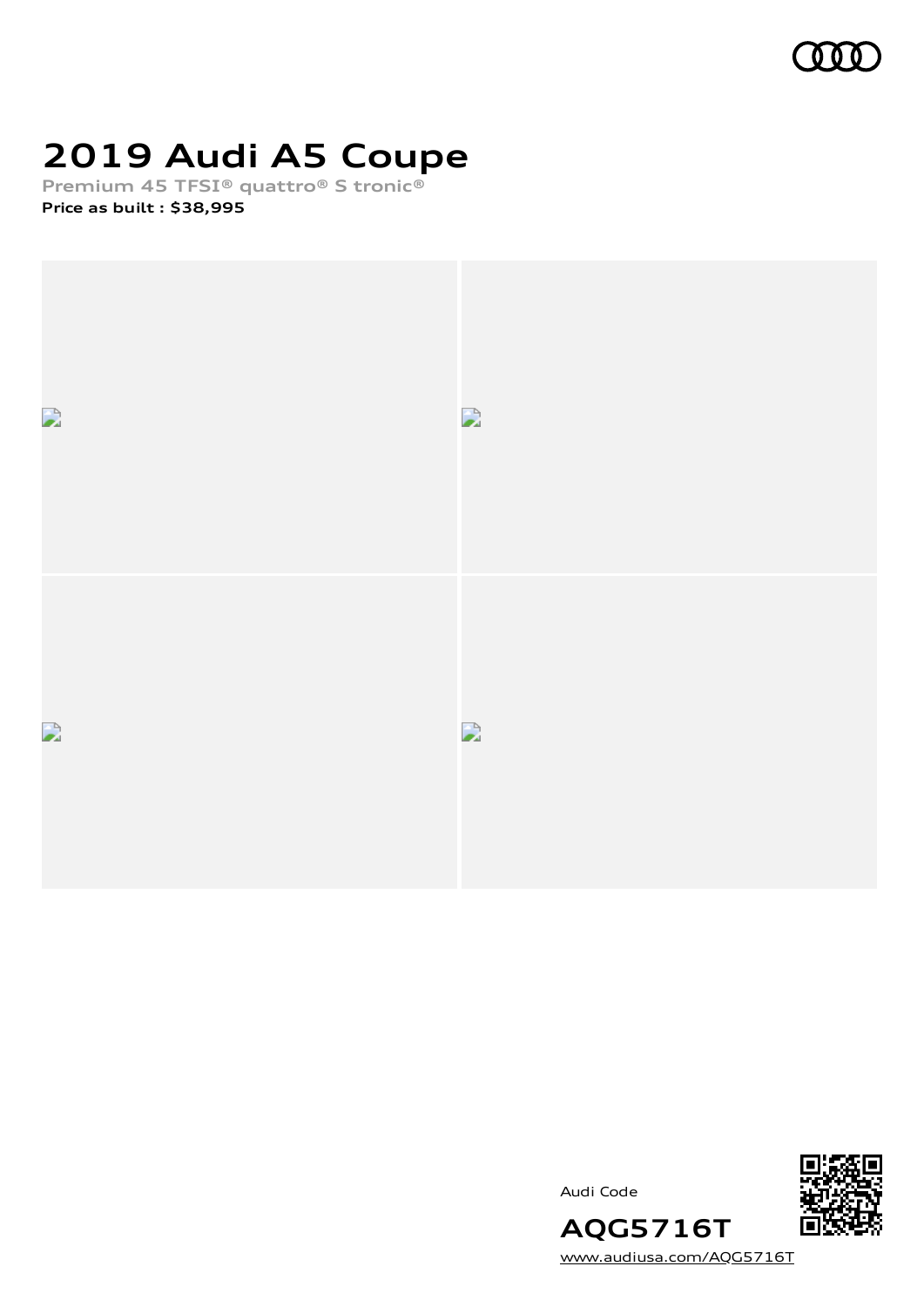### **Summary**

#### **Audi 2019 Audi A5 Coupe** Premium 45 TFSI® quattro® S tronic®

**Price as buil[t](#page-10-0)** \$38,995

### **Exterior colour**

Glacier White metallic

### $\overline{\phantom{a}}$

### **Further Information**

|                 | N٥          |
|-----------------|-------------|
| Mileage         | 9,378 miles |
| Type of vehicle | Used car    |

**Warranty**

#### **Interior colour**

| Seats     | Rock Gray              |
|-----------|------------------------|
| Dashboard | Granite Gray/Rock Gray |
| Carpet    | Granite Gray           |
| Headliner | Black                  |

#### **Audi Code** AQG5716T

**Your configuration on www.audiusa.com**

[www.audiusa.com/AQG5716T](https://www.audiusa.com/AQG5716T)

**Commission number** 38afea6f0a0e09b13a10

### **Technical Specifications**

| Engine type                  | 2.0-liter four-cylinder                       |
|------------------------------|-----------------------------------------------|
| stroke                       | Displacement/Bore and 1,984/82.5 x 92.8 cc/mm |
| Torque                       | 273 lb-ft@rpm                                 |
| Top track speed              | 130 mph mph $1$                               |
| Acceleration (0 - 60<br>mph) | 5.6 seconds seconds                           |
| Recommended fuel             | Premium                                       |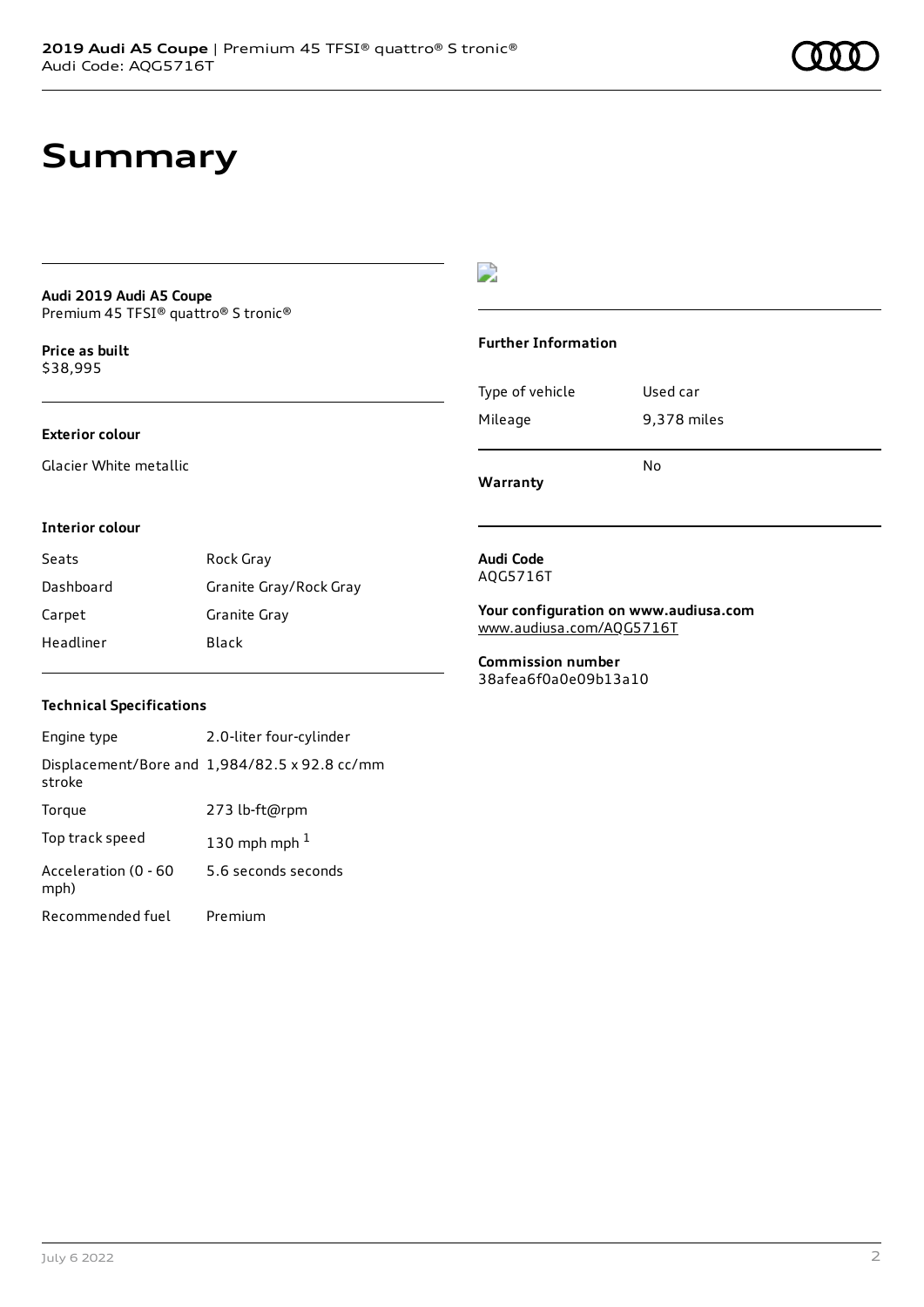# **Equipment**

Glacier White metallic

Audi advanced key-keyless start, stop and entry

Power-adjustable, auto-dimming, heated exterior side mirrors with memory

Sport suspension system

19" 5-parallel-spoke design wheels

Convenience package

Audi pre sense® rear

Audi side assist

SiriusXM® Satellite Radio







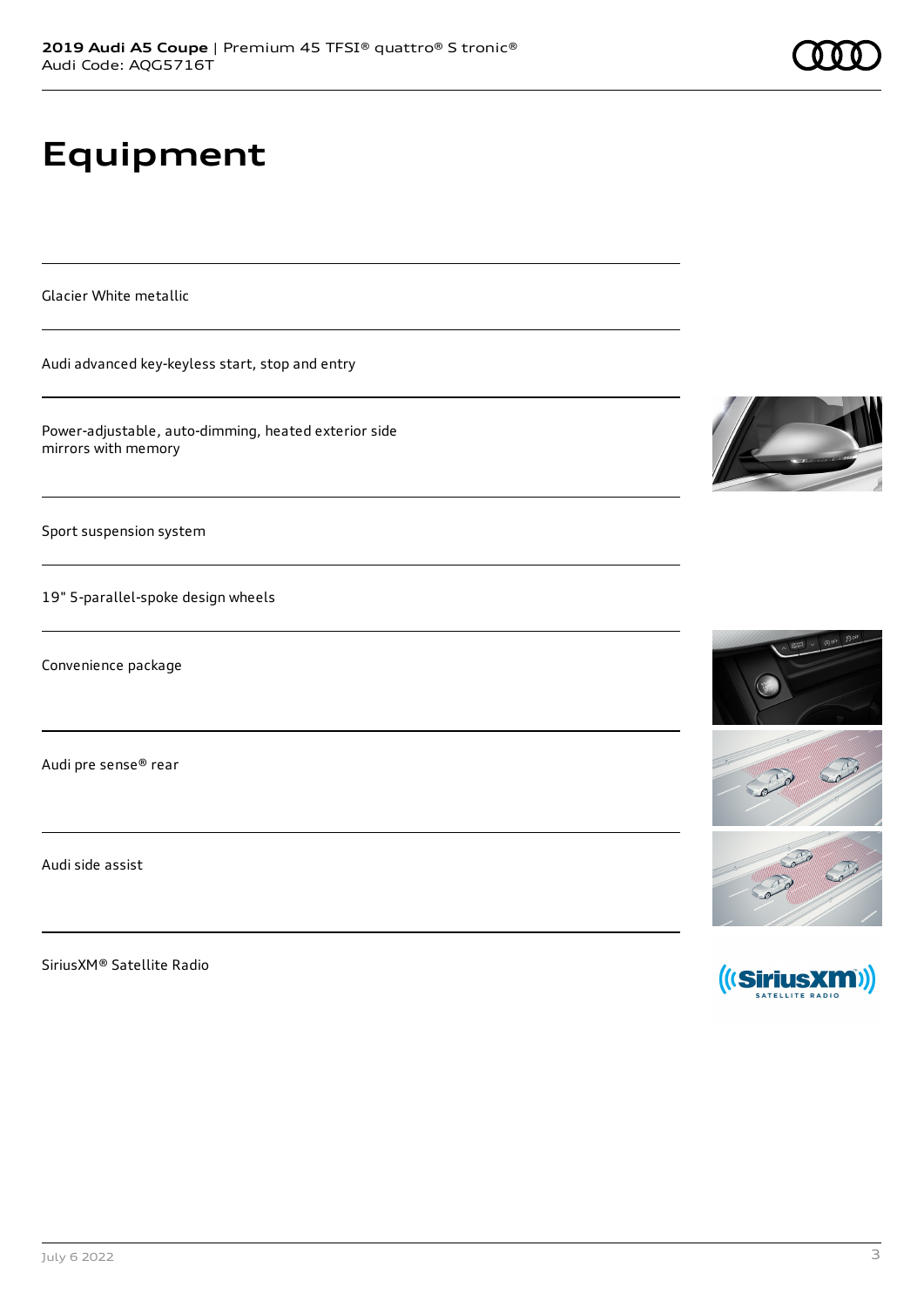### **Safety and Security**

| 4UH             | Driver and front-passenger advanced airbags<br>and knee airbags  |
|-----------------|------------------------------------------------------------------|
| UH1             | Electromechanical parking brake                                  |
| 8T2             | Cruise control with coast, resume and<br>accelerate features     |
| VC <sub>2</sub> | Garage door opener (HomeLink®)                                   |
| 6Y2             | Top speed electronically limited to 130 mph                      |
| QZ7             | Electromechanical power steering                                 |
| 7K6             | Tire-pressure monitoring system                                  |
| 4X3             | Front thorax side airbags and Sideguard®<br>head curtain airbags |
| 3B3             | Lower Anchors and Tethers for Children<br>(LATCH) in rear seats  |

#### **Exterior**

| 0PO             | Dual exhaust outlets with chrome tips             |
|-----------------|---------------------------------------------------|
| 1S1             | Vehicle tool kit and vehicle jack                 |
| 8IT             | <b>Full LED headlights</b>                        |
| 803             | Automatic headlights                              |
| 8SP             | LED taillights with dynamic turn signals          |
| 4KC             | Side and rear windows in heat-insulating<br>glass |
| 0 <sub>NB</sub> | S line® fender badge                              |
| 47B             | Aluminum trim around exterior windows             |

### **Interior**

| OE1 | Storage package                          |
|-----|------------------------------------------|
| 3FB | Panoramic sunroof                        |
| VT5 | Aluminum door sill inlays with S badging |

#### **Interior**

| 6NQ             | Black cloth headliner                                                               |
|-----------------|-------------------------------------------------------------------------------------|
| 9AQ             | Three-zone automatic climate control                                                |
| 417             | Auto-dimming interior rear view mirror with<br>digital compass                      |
| QQ1             | LED interior lighting package                                                       |
| 1 XW            | Three-spoke multifunction steering wheel                                            |
| 6E3             | Front center armrest                                                                |
| 4F <sub>2</sub> | Electric tailgate/trunk lid release from inside                                     |
| 5XF             | Driver and front-passenger extendable sun<br>visors with illuminated vanity mirrors |
| 3KA             | Unsplit rear seat bench, split folding<br>hackrest                                  |
| N1F             | Leather seating surfaces                                                            |
| 4A3             | <b>Heated front seats</b>                                                           |
| 5TE             | Aluminum Trimaran inlays                                                            |

#### **Infotainment and Driver Assistance**

| Audi pre sense® basic and Audi pre sense®<br>city                                                                     |
|-----------------------------------------------------------------------------------------------------------------------|
| Audi drive select                                                                                                     |
| Audi connect CARE assistance and security<br>services                                                                 |
| Audi smartphone interface including Apple<br>CarPlay <sup>™</sup> and Google™ Android Auto™ for<br>compatible devices |
| Rear view camera                                                                                                      |
| Audi sound system                                                                                                     |
| 7.0" color driver information system                                                                                  |
| Connectivity package                                                                                                  |
| MMI® radio                                                                                                            |
|                                                                                                                       |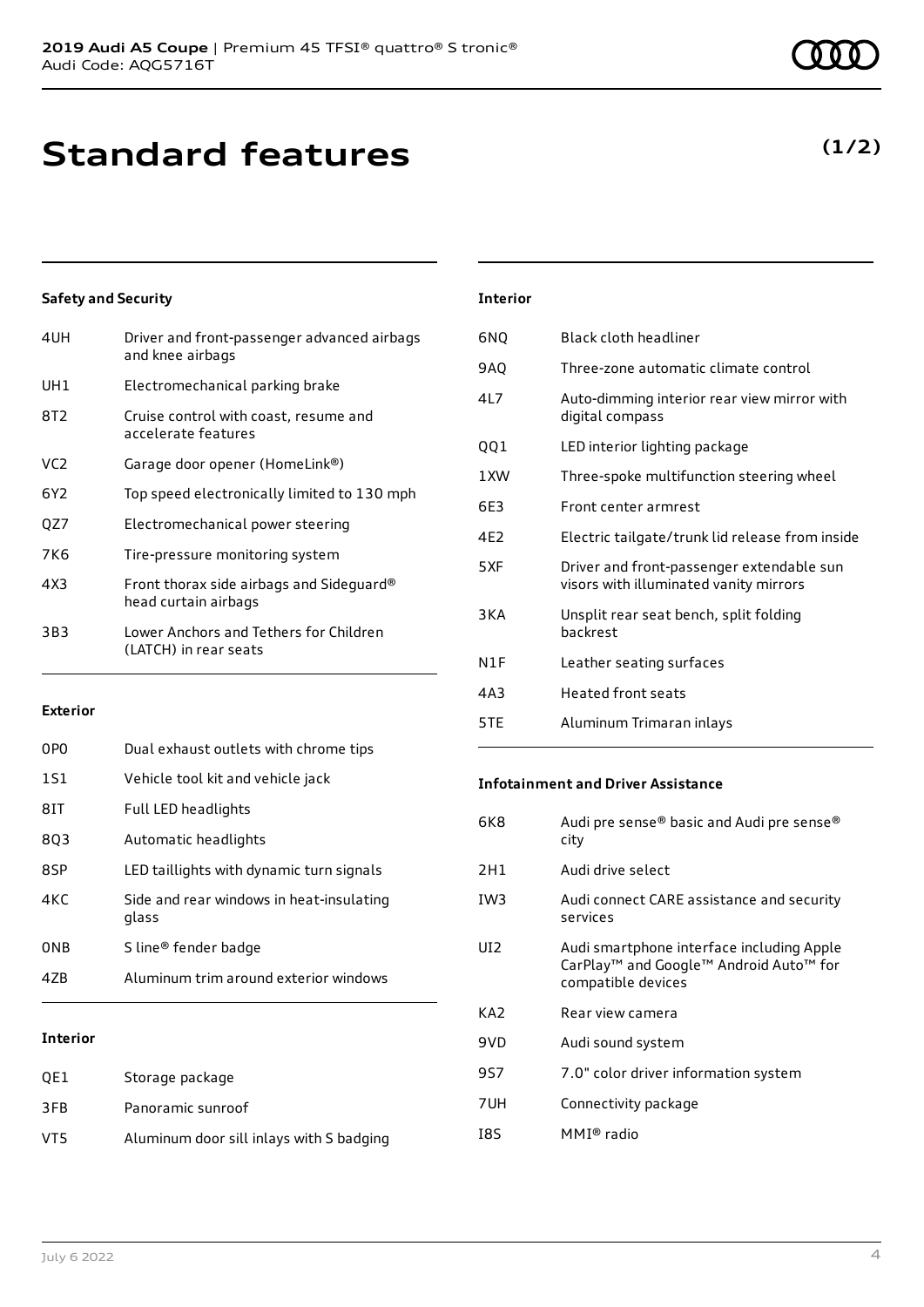**(2/2)**

### **Standard features**

**Infotainment and Driver Assistance**

9ZX BLUETOOTH® wireless technology preparation for compatible devices

July 6 2022 5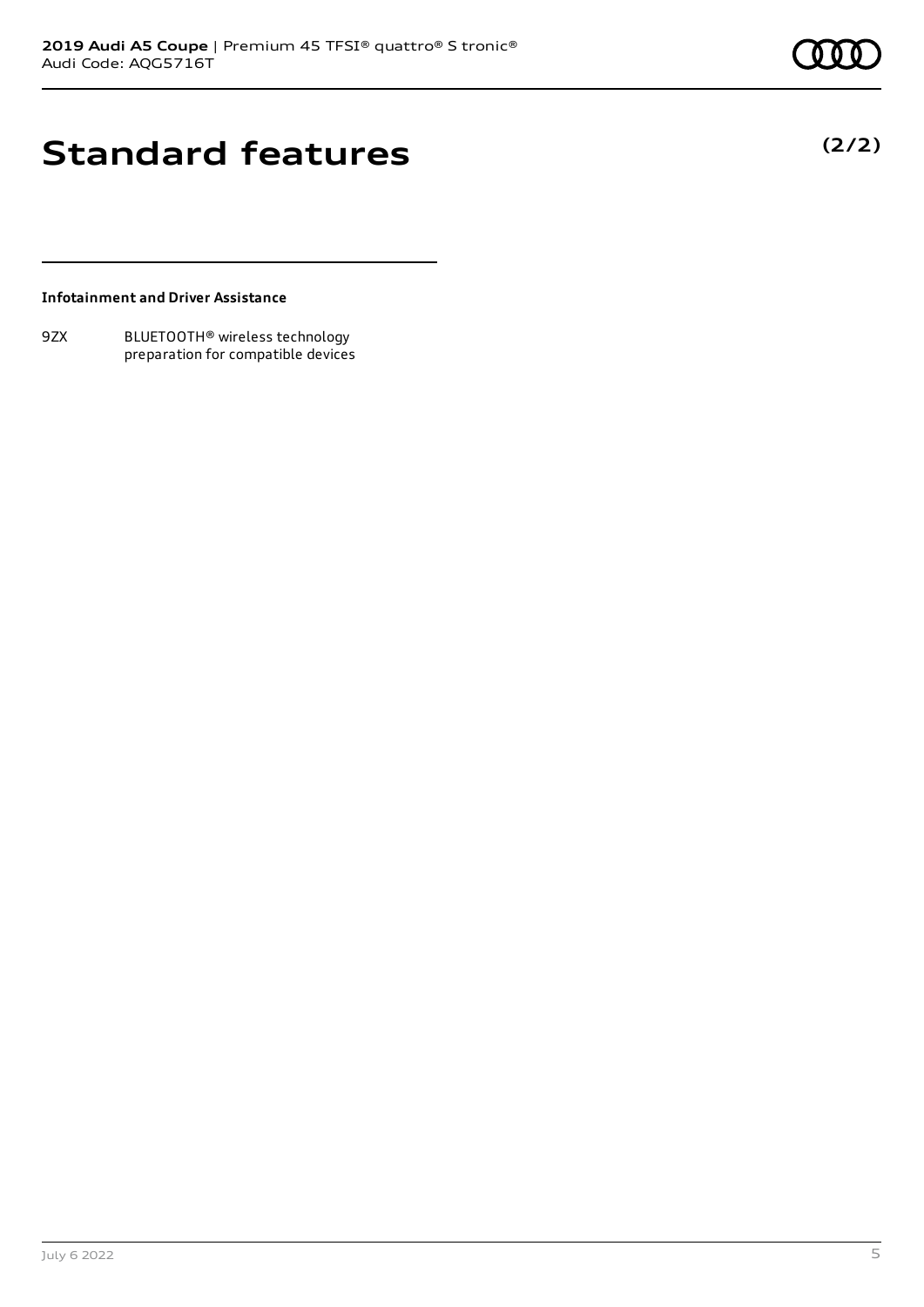### **Dealer remarks**

Certified. Glacier White Metallic 2019 Audi A5 2.0T Premium quattro 7-Speed Automatic S tronic 2.0L 4-Cylinder TFSI quattro, Rock Gry/Gry Lth.

Each vehicle is thoroughly Inspected by a Certified Master Technician using all factory parts. This is the ONLY WAY TO BUY a Pre-Owned Audi. Recent Arrival! Odometer is 22328 miles below market average! 23/34 City/Highway MPG

Audi Certified pre-owned Details:

- \* Transferable Warranty
- \* Roadside Assistance
- \* 300+ Point Inspection

\* Limited Warranty: 12 Month/Unlimited Mile beginning after new car warranty expires or from certified purchase date

- \* Vehicle History
- \* Warranty Deductible: \$0

\* Includes 24/7 Roadside Assistance emergency towing, collision, jump start, flat tire change, emergency fuel service, lock-out service, extrication service, Audi assist, CARFAX Vehicle History Report and SiriusXM satellite radio complimentary 90 day subscription. If Audi New Vehicle Limited Warranty (NVLW) coverage remains at time of CPO purchase, CPO Limited Warranty Coverage commences upon expiration of NVLW and continues until 5 years from vehicle's original in-service date with no mileage limitation. If NVLW coverage has expired at time of CPO purchase, CPO Limited Warranty coverage commences at time of purchase and continues for 12 months with no mileage limitation. Limited warranty is transferable between private parties.

There is a reason we have been rated as the consumers TOP PICK Dealership to do business with. All of our customers receive a FIRST CLASS, NO PRESSURE buying experience. Come see us at Audi of Ft. Myers. WE PROMISE IT WILL BE WORTH THE VISIT!!!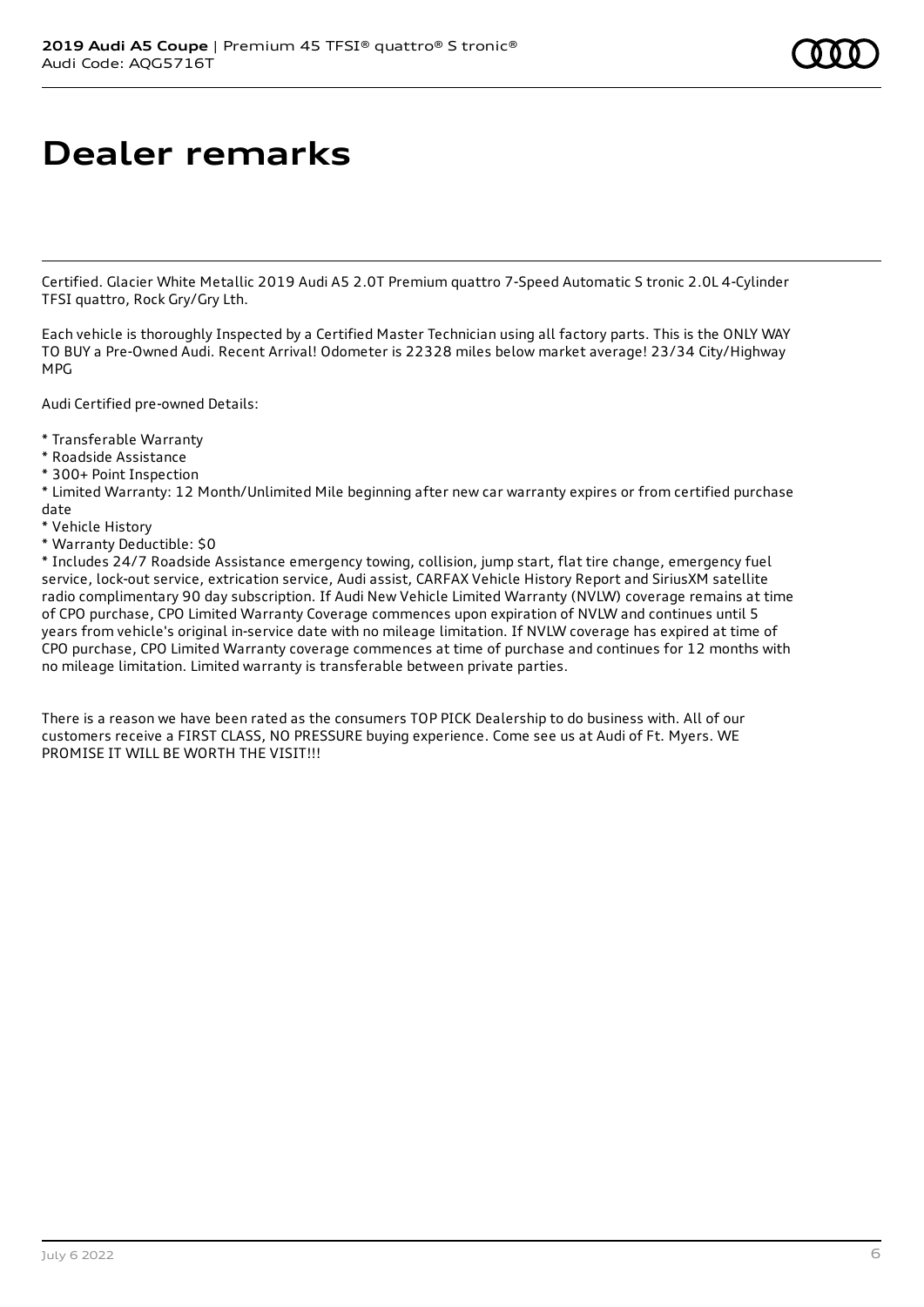## **Technical Specifications**

### **Engineering | Performance**

**Electrical system**

| Engine type                                 | 2.0-liter four-cylinder                       |
|---------------------------------------------|-----------------------------------------------|
| Acceleration (0 - 60<br>mph)                | 5.6 seconds seconds                           |
| Power Level                                 | 45                                            |
| Engine block                                | Cast-iron                                     |
| Induction/fuel injection Turbocharged/TFSI® |                                               |
| Cylinder head                               | Aluminum-alloy                                |
| Horsepower                                  | 248 @ rpm                                     |
| stroke                                      | Displacement/Bore and 1,984/82.5 x 92.8 cc/mm |
| Top track speed <sup>1</sup>                | 130 mph mph                                   |
| Torque                                      | 273 lb-ft@rpm                                 |
| Valvetrain                                  | 16-valve DOHC with Audi valvelift<br>system   |

Alternator 14 Volts - 110-150A Battery 12 Volts - 420A/75Ah

### **Transmission | Drivetrain**

| Gear ratios: 6th         | 0.508:1                                                                                                  |
|--------------------------|----------------------------------------------------------------------------------------------------------|
| Gear ratios: Final Drive | 4.270:1                                                                                                  |
| Gear ratios: 7th         | 0.386:1                                                                                                  |
| Gear ratios: 4th         | 1.057:1                                                                                                  |
| Transmission             | Seven-speed S tronic® dual-clutch<br>automatic transmission with<br>quattro <sup>®</sup> all-wheel drive |
| Gear ratios: 5th         | 0.738:1                                                                                                  |
| Gear ratios: 2nd         | 2.190:1                                                                                                  |
| Gear ratios: 3rd         | 1.517:1                                                                                                  |
| Gear ratios: Reverse     | 2.750:1                                                                                                  |
| Gear ratios: 1st         | 3.188:1                                                                                                  |
|                          |                                                                                                          |

### **Steering**

| Steering type                              | Electromechanical speed-sensitive<br>power steering system |
|--------------------------------------------|------------------------------------------------------------|
| Turning diameter, curb- 37.7 ft<br>to-curb |                                                            |
| Steering ratio                             | 15.9:1                                                     |

### **Suspension**

| Front axle | Five-link front independent steel<br>spring suspension |
|------------|--------------------------------------------------------|
| Rear axle  | Five-link rear independent steel<br>spring suspension  |

### **(1/2)**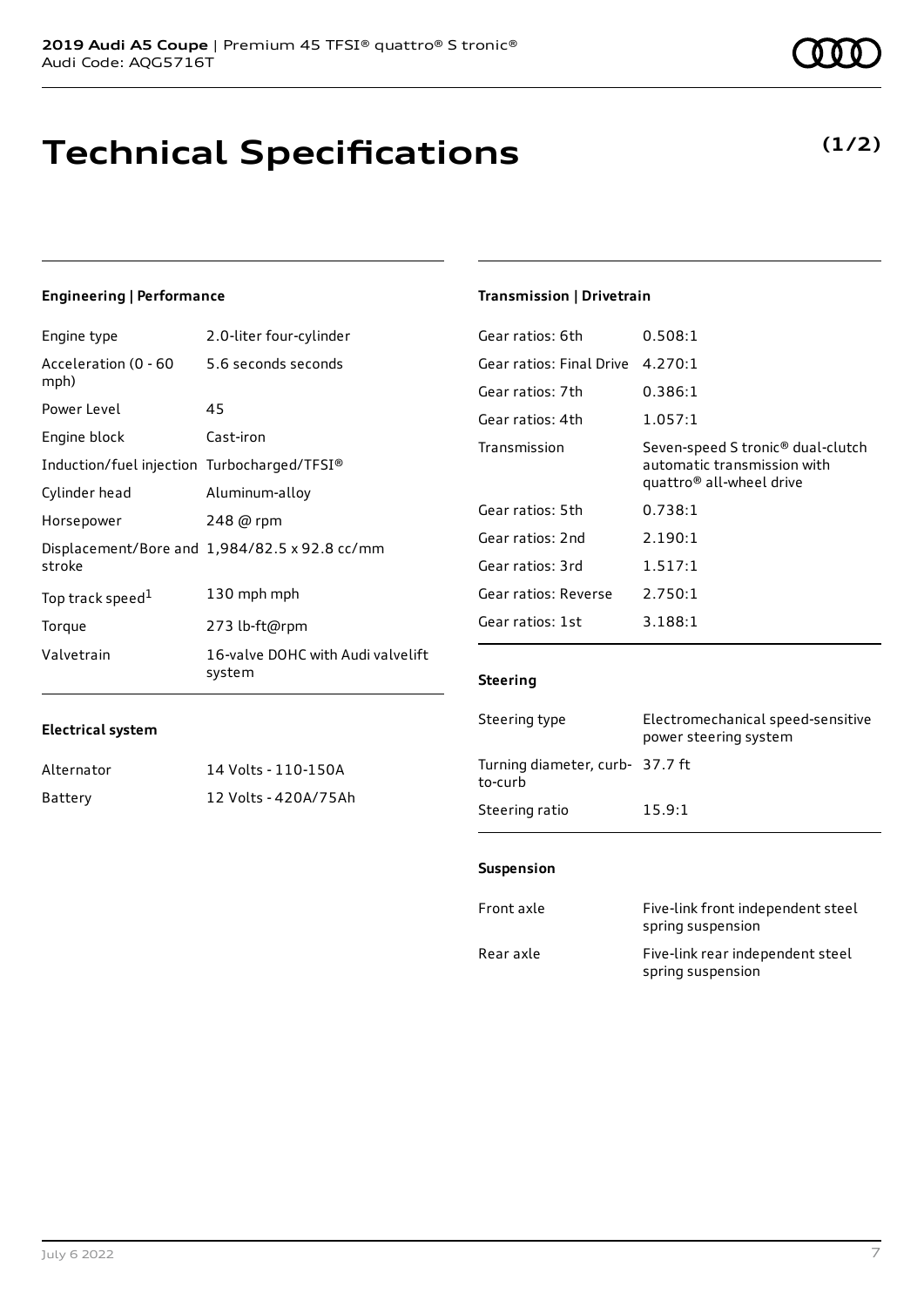# **Technical Specifications**

### **Brakes**

| <b>Front brakes</b>  | 13.3 (ventilated disc) in                                            |
|----------------------|----------------------------------------------------------------------|
| Rear brakes          | 13.0 (ventilated disc) in                                            |
| Parking brake        | Electromechanical                                                    |
|                      |                                                                      |
| <b>Body</b>          |                                                                      |
| Material             | Multi-material body construction<br>(steel and aluminum composition) |
| Corrosion protection | Multistep anti-corrosion protection                                  |
|                      |                                                                      |

### **Warranty | Maintenance**

| Warranty    | 4-year/50,000-mile Audi New<br>Vehicle Limited Warranty                                   |
|-------------|-------------------------------------------------------------------------------------------|
| Maintenance | 12-month/10,000-mile (whichever<br>occurs first) NO CHARGE first<br>scheduled maintenance |

### **Exterior Measurements**

| Height                        | 54.0 in   |
|-------------------------------|-----------|
| Length                        | 184.0 in  |
| Wheelbase                     | 108.8 in  |
| Drag coefficient              | $0.29$ Cw |
| Overall width with<br>mirrors | 79.9 in   |
| Track rear                    | 61.7 in   |
| Track front                   | $62.5$ in |
| Curb weight                   | 3.605 lb  |

**(2/2)**

### **Interior measurements**

| Seating capacity                          | 4                 |
|-------------------------------------------|-------------------|
| Shoulder room, rear                       | 50.7 in           |
| Head room with front<br>sunroof           | 39.0 in           |
| Leg room, rear                            | 32.7 in           |
| Shoulder room, front                      | 55.3 in           |
| Head room with rear<br>sunroof            | $36.1$ in         |
| Head room, rear                           | 36.1 in           |
| Leg room, front                           | 41.3 in           |
| Head room, front                          | 39.0 in           |
| Cargo volume, rear<br>seatbacks up/folded | 11.6 cu ft, cu ft |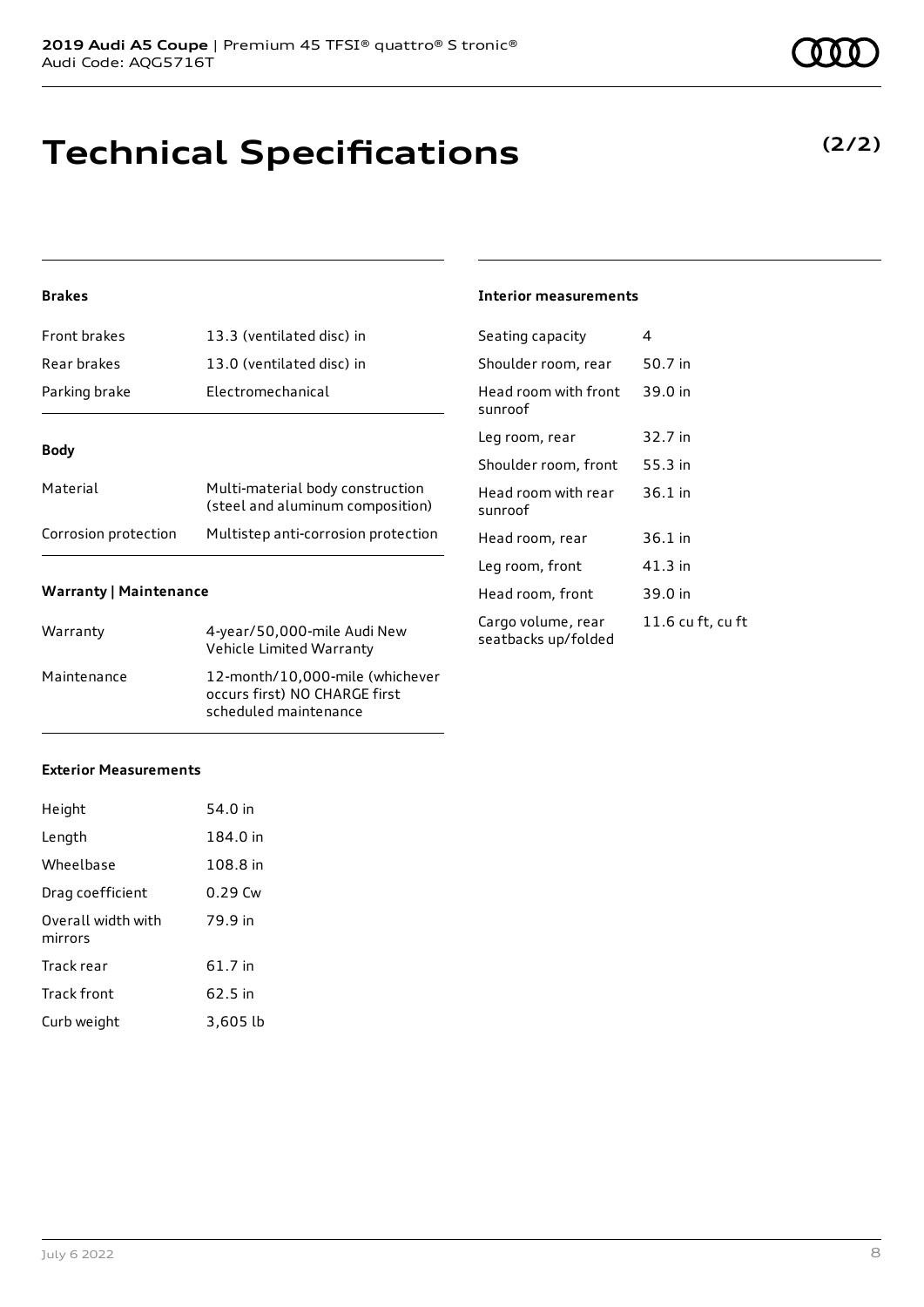

### **Consumption- and emission**

**Consumption by NEDC**

combined 27 mpg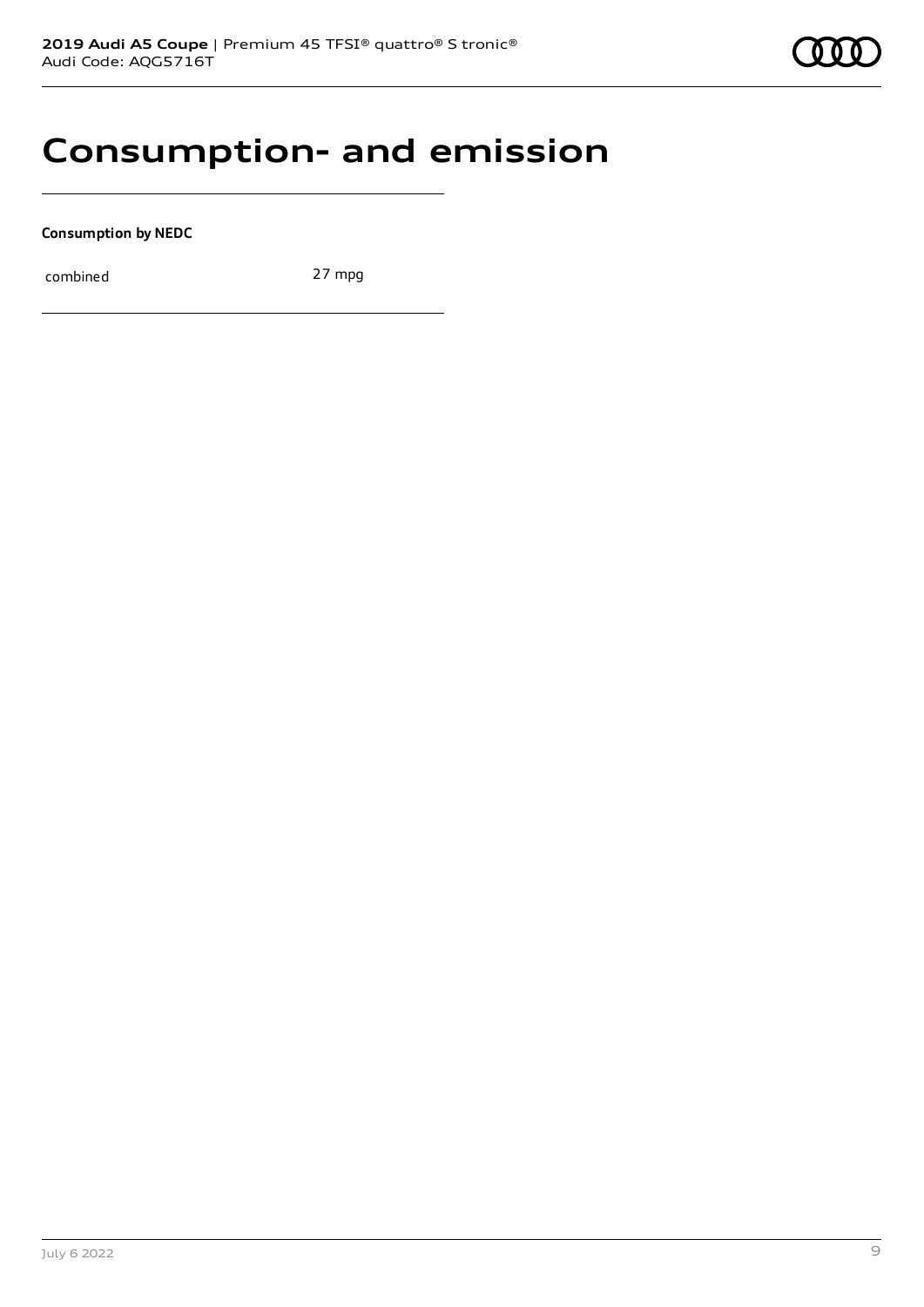

### **Contact**

Dealer **Audi Fort Myers**

10050 Daniels Interstate Court 33913 Fort Myers FL

Phone: +12394549600 FAX: 2394549600

www: [https://www.audifortmyers.com](https://www.audifortmyers.com/)